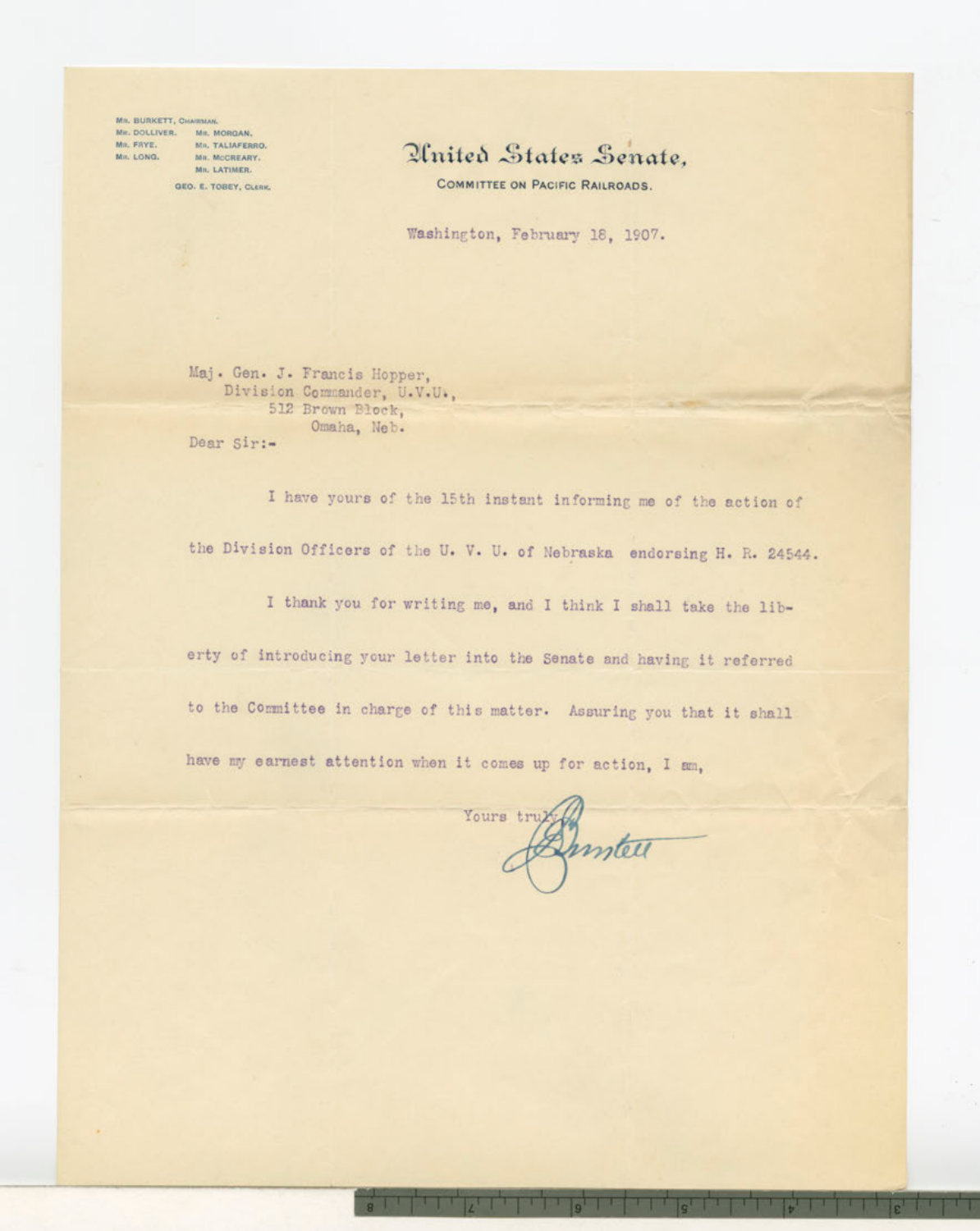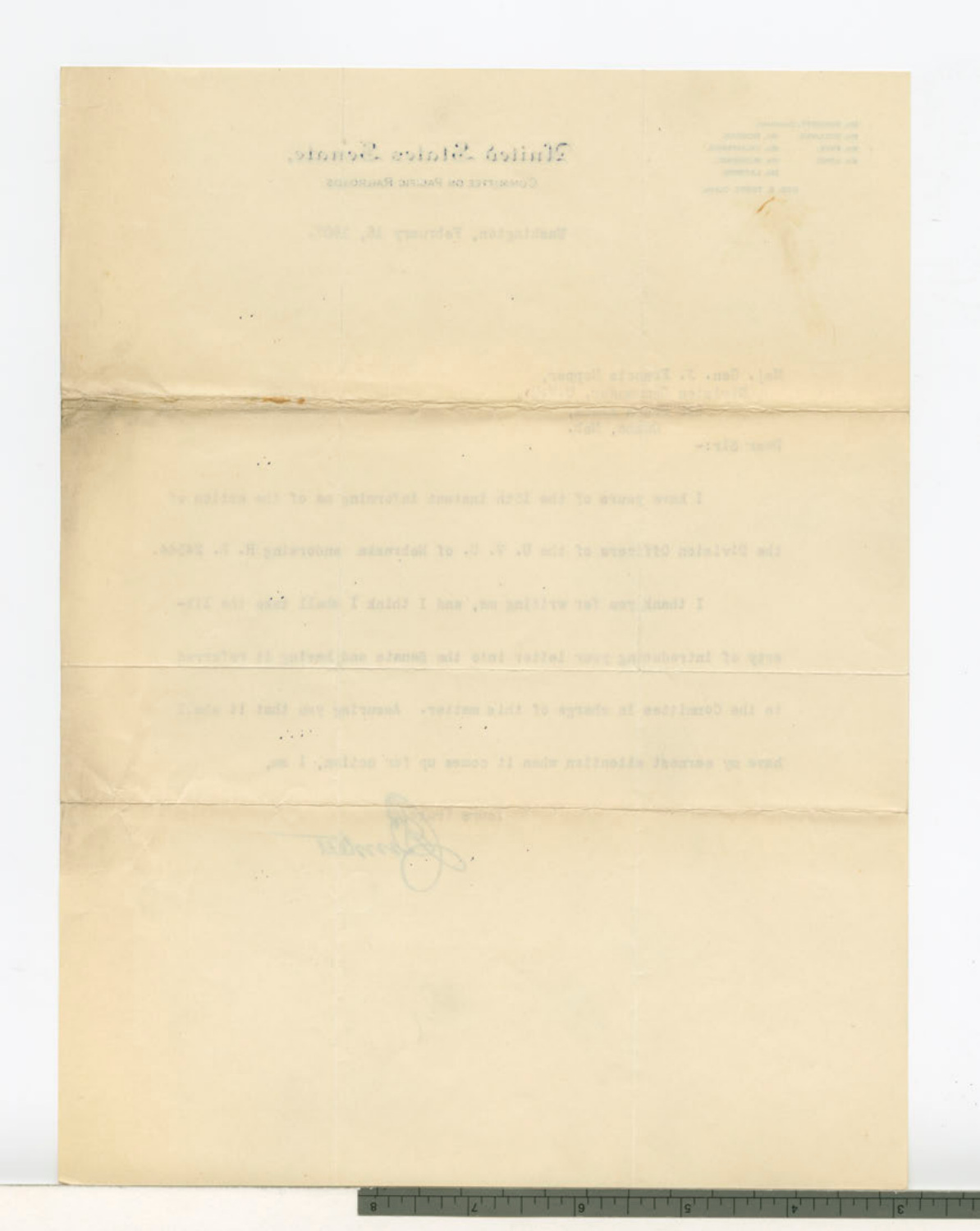| 2/18/1907      | <i>From:</i> Senator E J Burkett                                               | To: Maj. Gen. J. Francis<br>Hopper                           |
|----------------|--------------------------------------------------------------------------------|--------------------------------------------------------------|
| <b>CHH-277</b> | <b>United States Senate</b><br>Committee on Pacific<br>Railroads<br>Washington | Division Commander, U.V.U.<br>512 Brown Block<br>Omaha, Neb. |

[Letterhead] United States Senate Committee on Pacific Railroads Mr. Burkett, Chairman Mr. Dolliver. Mr. Morgan. Mr. Frye. Mr. Taliaferro. Mr. Long. Mr. McCreary. Mr. Latimer. Geo. E. Tobey, Clerk.

[Typed] Washington, February 18, 1907.

Maj. Gen. J. Francis Hopper, Division Commander, U.V.U. 512 Brown Block Omaha, Neb.

Dear Sir:-

I have yours of the 15th instant informing me of the action of the Division Officers of the U. V. U. of Nebraska endorsing H. R. 24544.

I thank you for writing me, and I think I shall take the liberty of introducing your letter into the Senate and having it referred to the Committee in charge of this matter. Assuring you that it shall have my earnest attention when it comes up for action, I am,

Yours truly /s/ E J Burkett [Senator from Nebraska]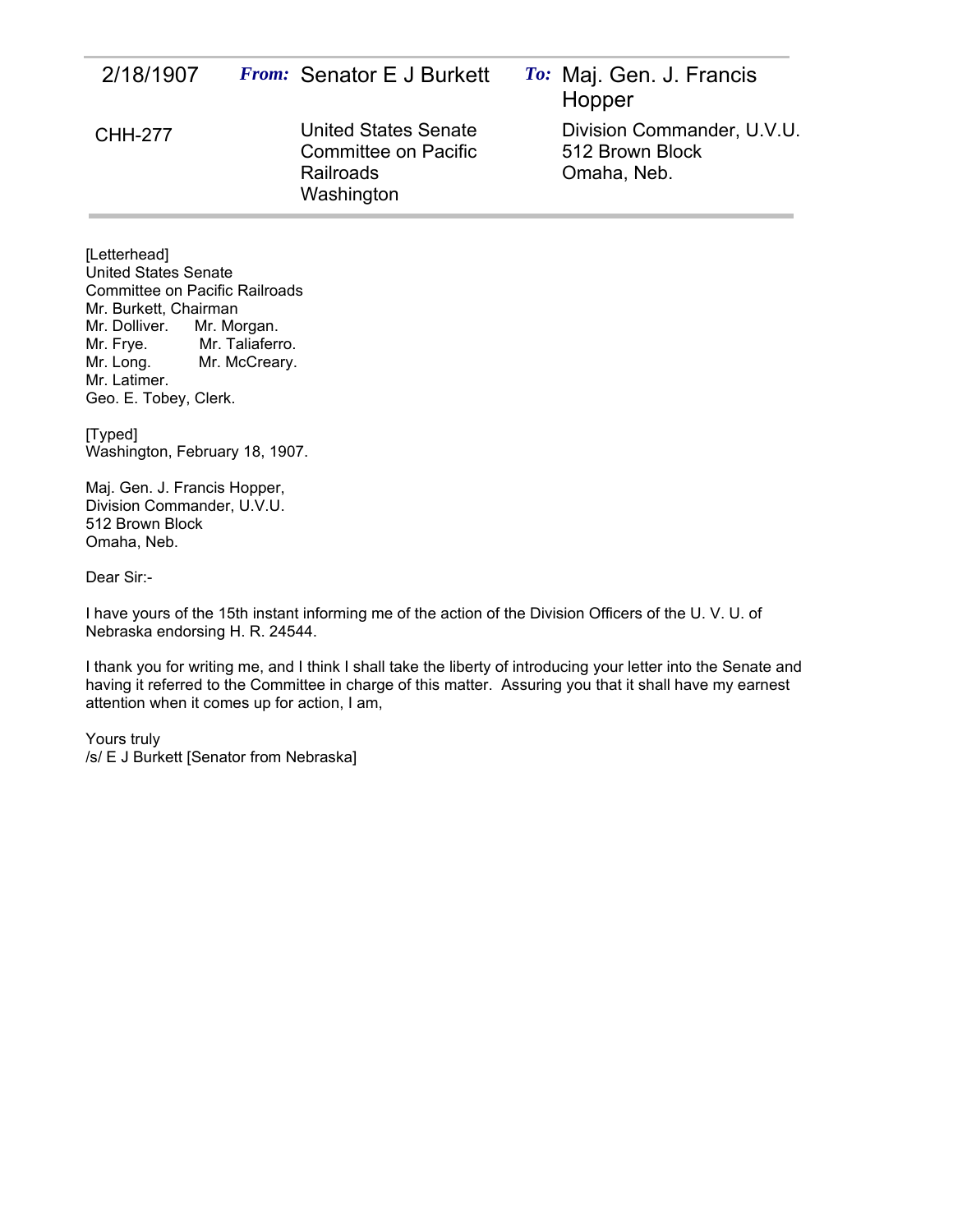MIL BURKETT, CHAIRMAN MR. DOLLIVER. MR. MORGAN. MR. TALIAFERRO.<br>MR. MCCREARY. Mn. FRYE. MR. LONG. MR. LATIMER. GEO. E. TOBEY, CLERK.

## Anited States Senate.

COMMITTEE ON PACIFIC RAILROADS. Washington, February 18, 1907.

Col. G. R. Rathbun, 512 Brown Block, Omaha, Nebraska. Dear Sir:-

I have your letter of the 12th instant, jointing signed with General Hopper, Division Commander, and I thank you for sending me this expression of opinion of the Nebraska Division, U. V. U.

As I have just written General Hopper, I shall introduce this

letter in the Senate today and have it referred to the Committee in

charge of this subject and give it attention when it comes up for action.

Yours truly, Dandet

 $\sqrt{2}$ 

 $\overline{c}$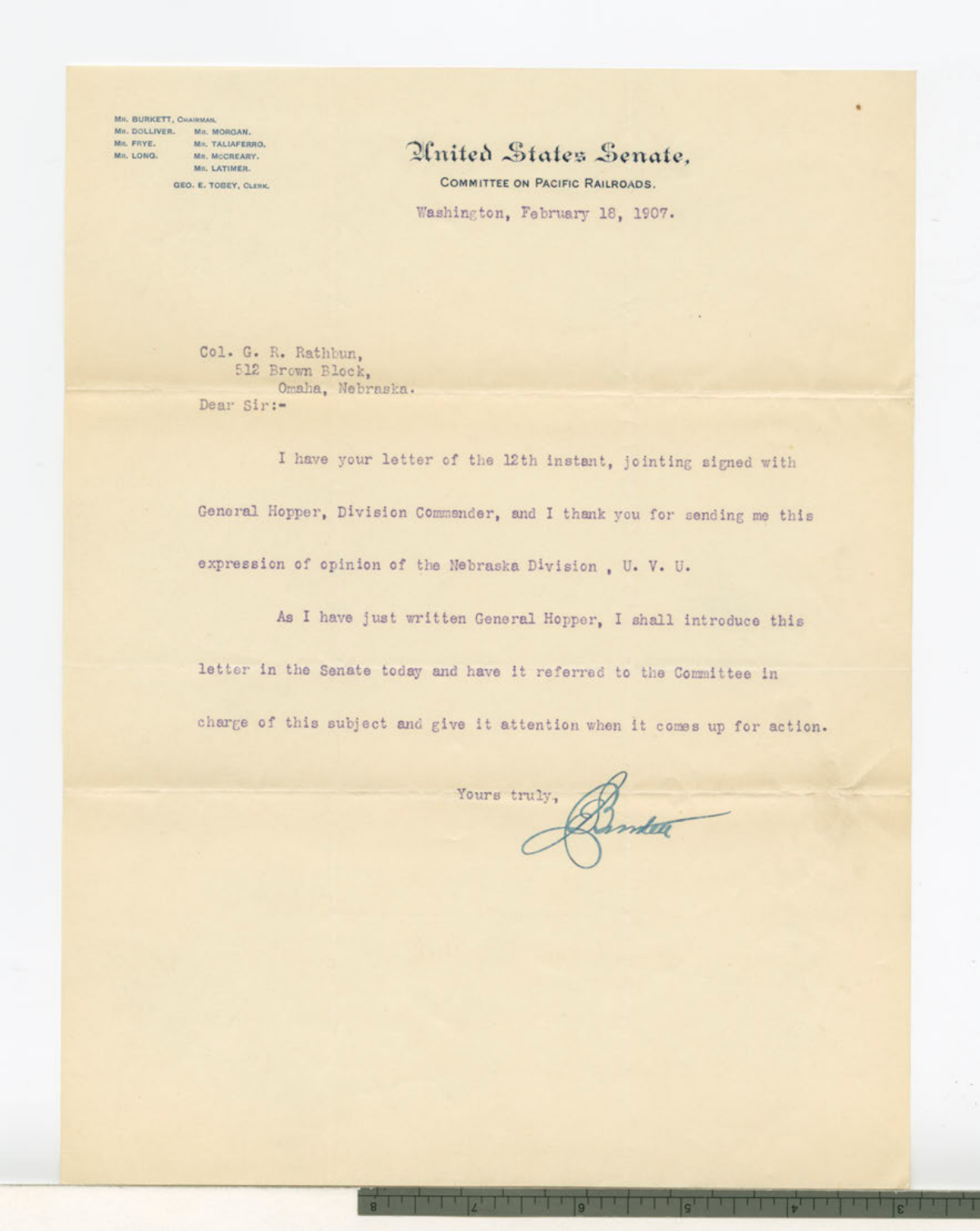### Shange shale somale

٠

COMMITTEE ON PACIFIC RAILRO JE

The in the weaker of the made at flow?

I have recently putted by a trial instead, and in putting of the second in

inelful net qu'amme fi main molinaisme l'avig mon desiglie aide le squade

 $B$ 

With the Distribution

<u>The set of the set of the set of the set of the set of the set of the set of the set of the set of the set of the set of the set of the set of the set of the set of the set of the set of the set of the set of the set of t</u>

 $\frac{1}{2}$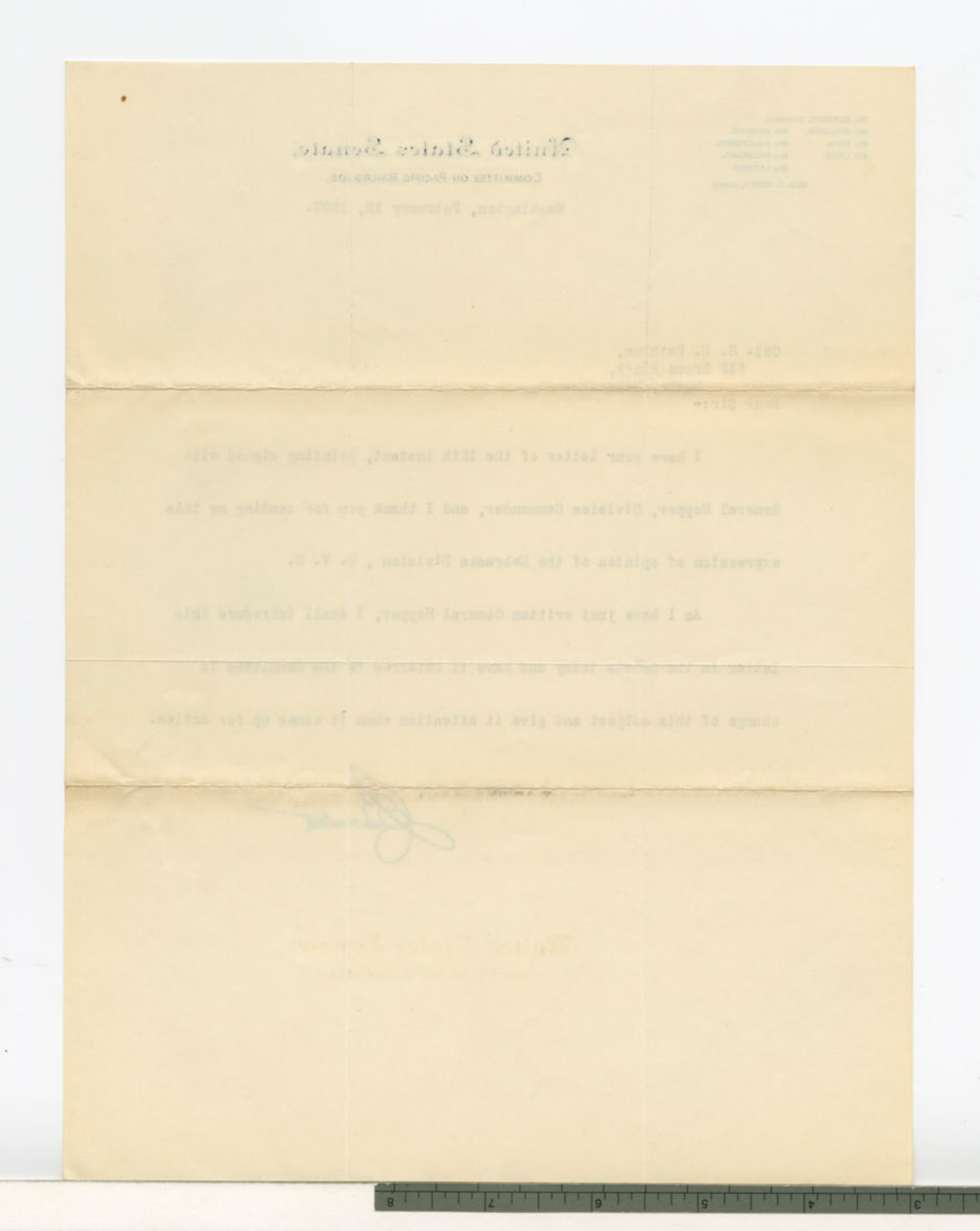| 2/18/1907 | <b>From: Senator E J Burkett</b>                                               | To: Col. G. R. Rathbun         |
|-----------|--------------------------------------------------------------------------------|--------------------------------|
| CHH-278   | United States Senate<br>Committee on Pacific<br><b>Railroads</b><br>Washington | 512 Brown Block<br>Omaha, Neb. |

[Letterhead] United States Senate Committee on Pacific Railroads Mr. Burkett, Chairman Mr. Dolliver. Mr. Morgan. Mr. Frye. Mr. Taliaferro.<br>Mr. Long. Mr. McCreary. Mr. McCreary. Mr. Latimer. Geo. E. Tobey, Clerk.

[Typed] Washington, February 18, 1907.

Col. G. R. Rathbun 512 Brown Block Omaha, Nebraska

Dear Sir:-

I have your letter of the 12th instant, jointing signed with General Hopper, Division Commander, and I thank you for sending me this expression of opinion of the Nebraska Division, U. V. U.

As I have just written General Hopper, I shall introduce this letter in the Senate today and have it referred to the Committee in charge of this subject and give it attention when it comes up for action.

Yours truly /s/ E J Burkett [Senator from Nebraska]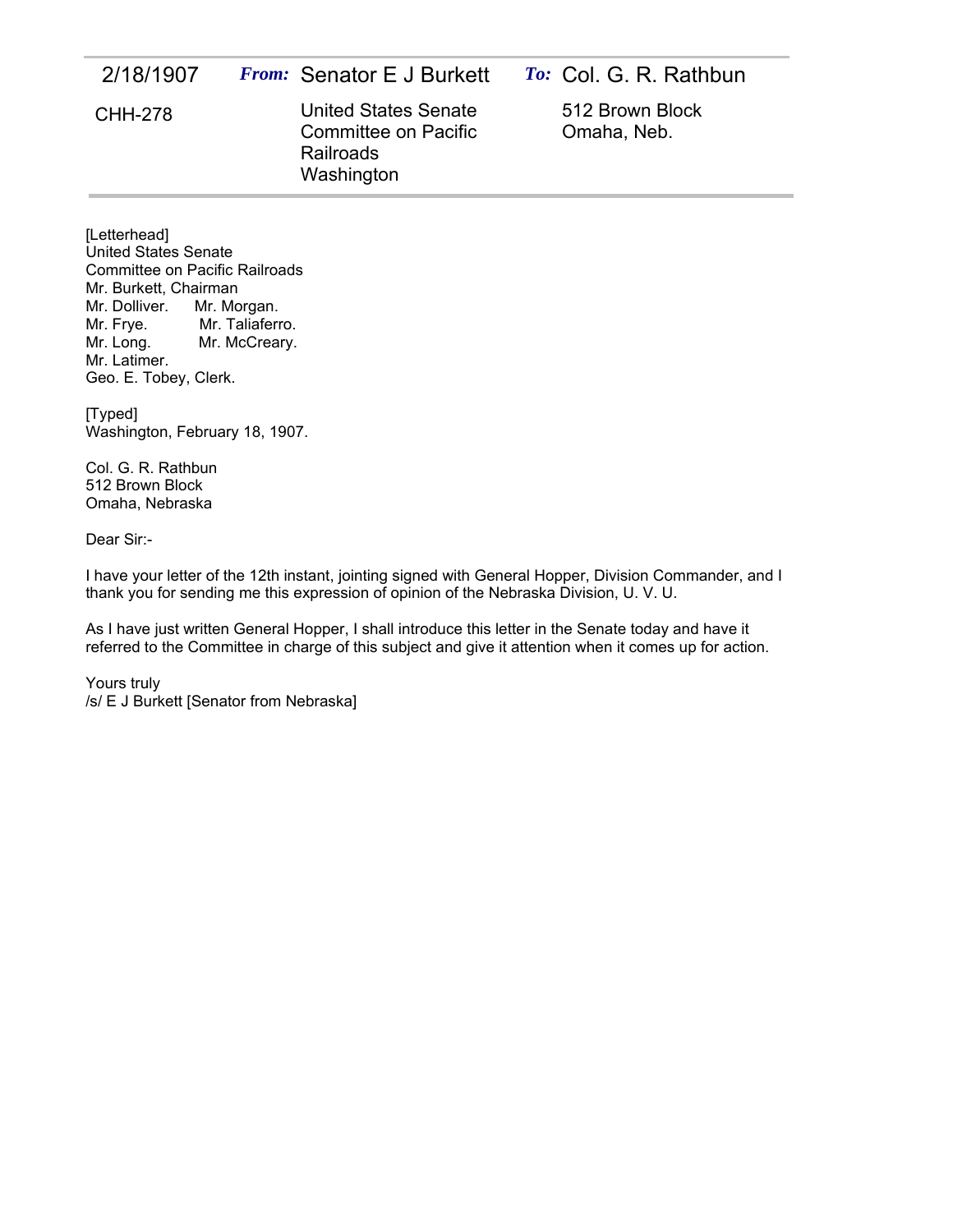#### FIFTY-EIGHTH CONGRESS

CHARLES H. GROSVENOR, CHAIRMAN,<br>
EDWARD S. MINOR. BENJAMIN R BIRDSALL.<br>
WILLIAM S. GREENE. WILLIAM W. WILSON.<br>
FRED C. STEVENS. THOMAS SPIGHT.<br>
JOSEPH W. FORDNEY. JOHN H. SMALL.<br>
CHARK C. WACHTER. ALLAN L. MIDERNOTT.<br>
CHAR

Committee on The Merchant Marine and Fisheries, House of Representatives 2l. S.,

Washington, D.C., Feb. 18, 1907.

General J. Francis Hopper

Omaha, Nebraska.

Dear sir:-

ù.

I have your letter concerning placing the officers of the Civil War on the retired list.

I shall be glad to look into the matter carefully and see what is to be done. I will do the best I can for the officers.

With best re ards, I am,

Yours very truly,

FEB 21 Reco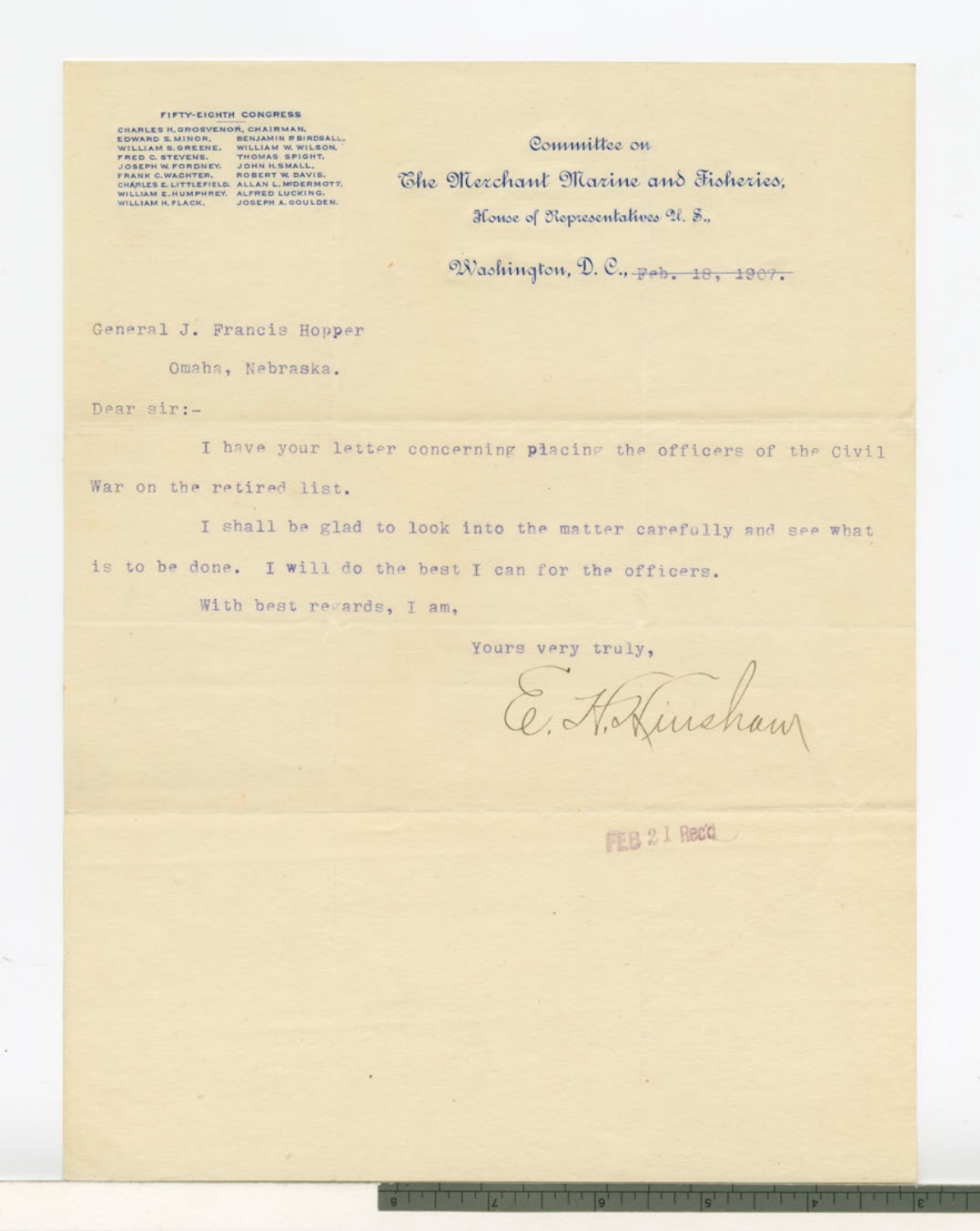**ERSPECTED WINDOWS CONTR** 

**Bounait Bo** car Activitate for writing the increase and these of the presentations it is

Weshington, D.C., gab. 18, 1991.

Tenneral J. Francis Hoppen

.axanzdax .en=mo

x

 $\sim 11$ 

Fivid whi lo -geolilo ada aniasig aniavaonoo gallel guot avad I

. sit. haniing and no maw

I shall be glad to look itse watter using using of the see who t is to be done. I will do the best I can for the officers.

à,

.ms I , abor ar Jaed dilw

 $9$ 

Yours very truby,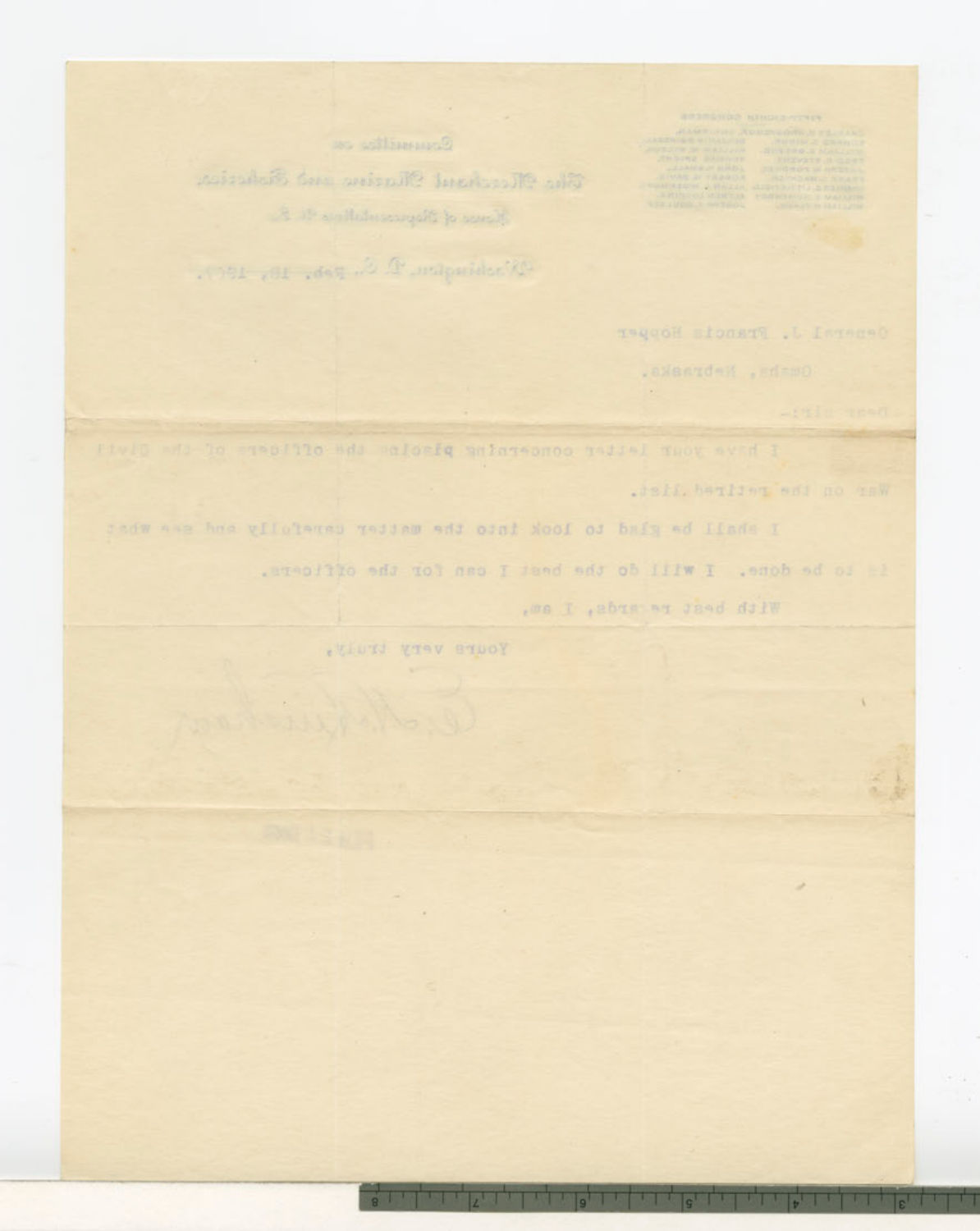| 2/18/1907      | From: Rep. E. H. Hinshaw                                                                                                    | To: General J. Francis<br>Hopper |
|----------------|-----------------------------------------------------------------------------------------------------------------------------|----------------------------------|
| <b>CHH-279</b> | Committee on The<br><b>Merchant Marine and</b><br><b>Fisheries</b><br>House of<br>Representatives U.S.,<br>Washington, D.C. | Omaha, Nebraska                  |

[Letterhead]

Committee on The Merchant Marine and Fisheries House of Representatives U.S., Washington, D.C., Fifty-Eighth Congress Charles H. Grosvenor, Chairman.<br>Edward S. Minor. Beniamin Benjamin R. Birdsall. William S. Greene. William W. Wilson. Fred C. Stevens. Thomas Spight.<br>Joseph W. Fordnev. John H. Small. Joseph W. Fordney. Frank C Wachter. Robert W. Davis. Charles E. Littlefield. Allan L. McDermott. William E. Humphrey. Alfred Lucking. William H. Flack. Joseph A. Goulden.

[Typed] Feb. 18, 1907.

General J. Francis Hopper Omaha, Nebraska

Dear sir:-

I have your letter concerning placing the officers of the Civil War on the retired list.

I shall be glad to look into the matter carefully and see what is to be done. I will do the best I can for the officers.

With best regards, I am,

Yours very truly, /s/ E. H. Hinshaw [Representative from Nebraska]

[Note: the letterhead indicates the 58th Congress, whereas from the date it should have been the 60th Congress. Rep. Hinshaw is not listed on the letterhead, but I don't know if he was on the committee for the 60th Congress and is just using the old stationery.]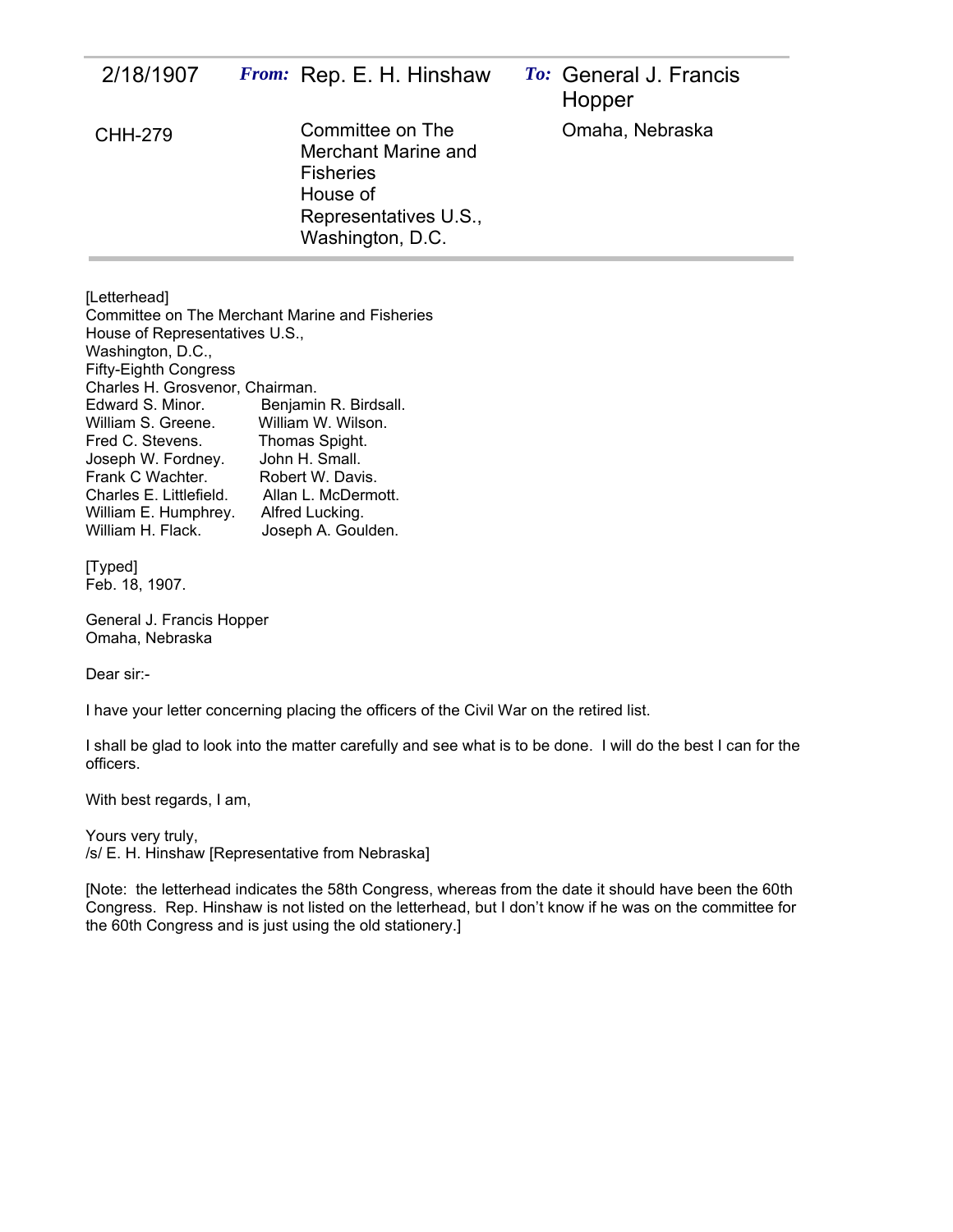**ERNEST M. POLLARD** NEHAWKA, NEBRASKA

House of Representatives.

Washington, D.C.

Feb. 18, 1907.

Mr. J. Francis Hopper, Omaha, Nebr. My dear Sir:

Your favor of recent date with enclosure is received. In reply. will say that I will look into this measure and will give it very careful consideration when it comes before the House. From the action taken by your Division of the Union Vetrans' Union I have no doubt but what it is a worthy bill.

Thanking you for your favor, I remain,

FEB 2 1 Rector

Very truly yours,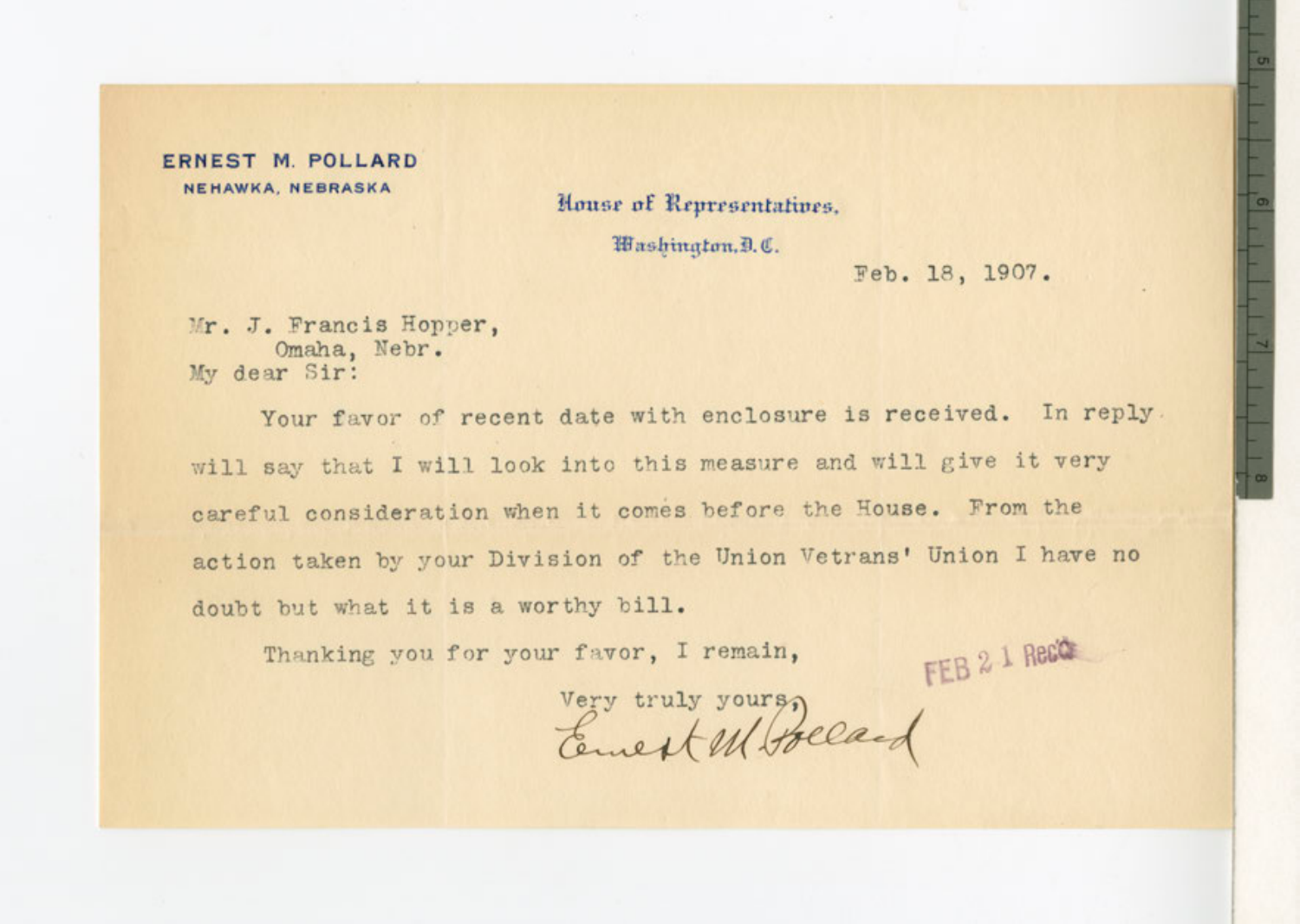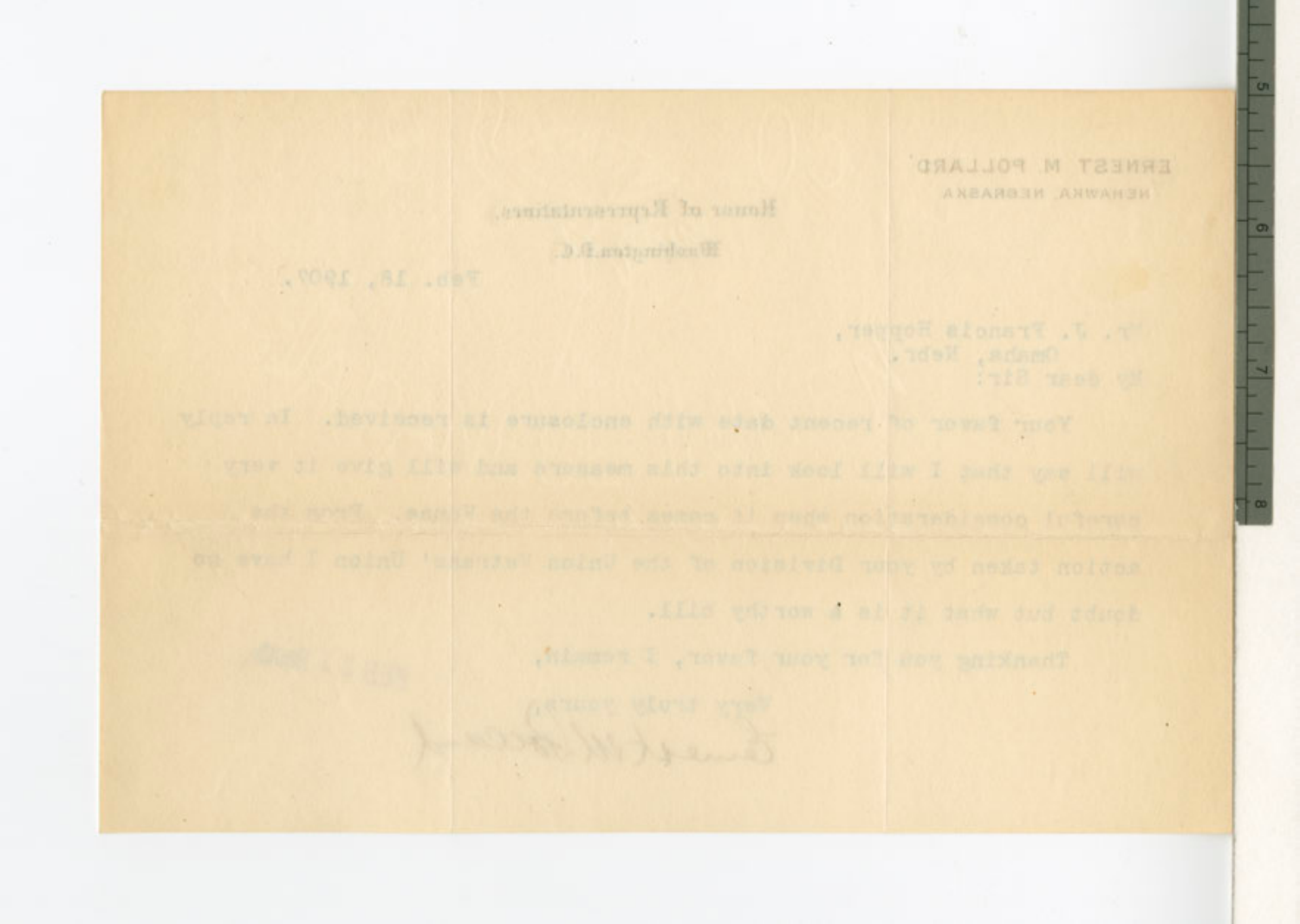| 2/18/1907      | <i>From:</i> Rep Ernest M.<br>Pollard            | To: J. Francis Hopper |
|----------------|--------------------------------------------------|-----------------------|
| <b>CHH-280</b> | House of<br>Representatives,<br>Washington, D.C. | Omaha, Nebr.          |

[Letterhead] House of Representatives, Washington, D.C. Ernest M. Pollard Nehawka, Nebraska

[Typed] Feb. 18, 1907.

Mr. J. Francis Hopper, Omaha, Nebr.

My dear Sir:

Your favor of recent date with enclosure is received. In reply will say that I will look into this measure and will give it very careful consideration when it comes before the House. From the action taken by your Division of the Union Vetran's [sic] Union I have no doubt but what it is a worthy bill.

Thanking you for your favor, I remain,

Very truly yours,

/s/ Ernest M Pollard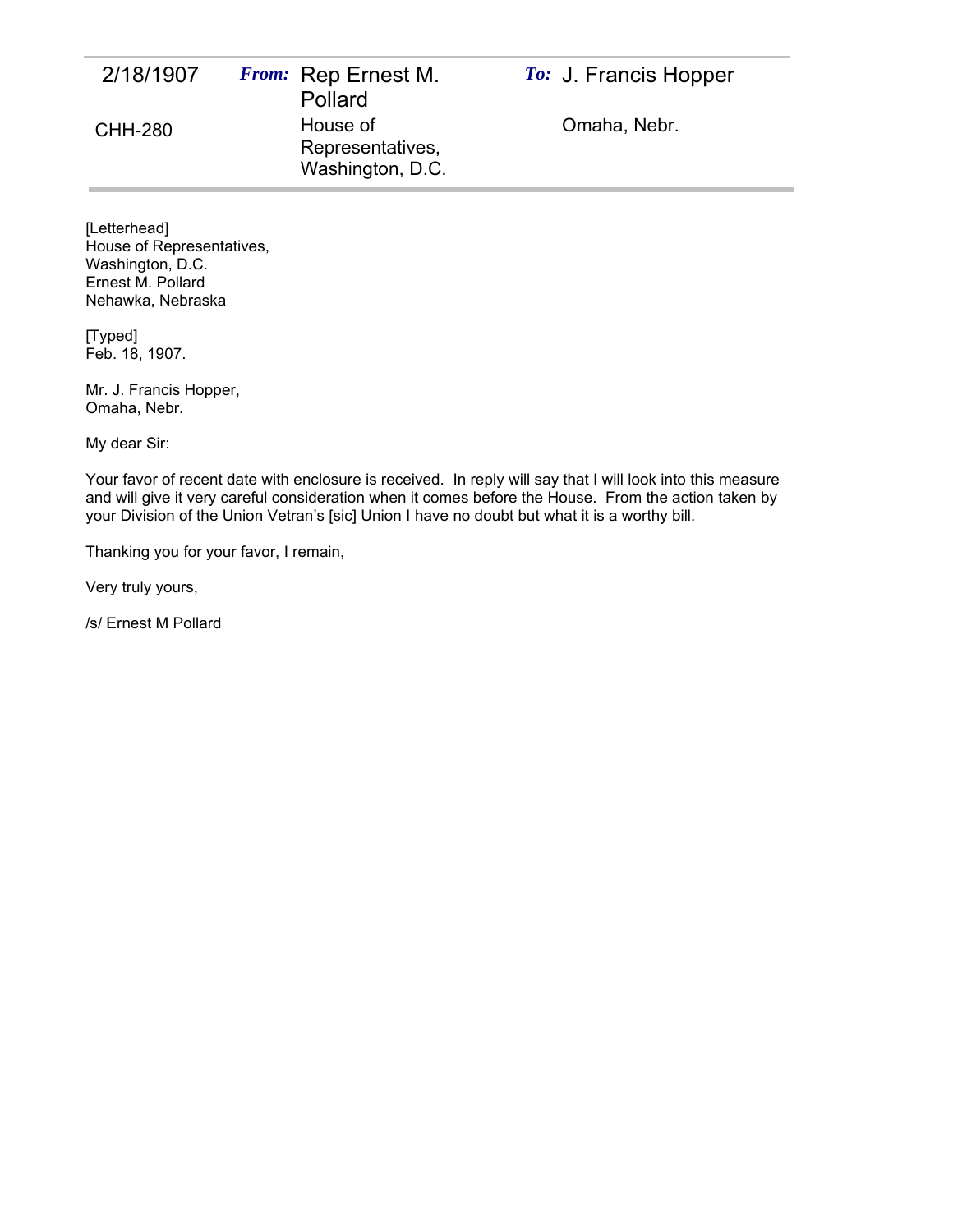### FIFTY-NINTH CONGRESS

RICHARD BARTHOLDT, MO., CHAIRMAN,<br>EDWIN C. BURLEIGH, ME.<br>BENJAMIN F. HOWELL, N.J.<br>JAMES P. CONNER, IOWA.<br>CONARD S. MINOR, WIS.<br>COWARD S. MINOR, WIS.<br>WELLIAM A. ROOCNBERG, ILL.<br>JEORGE W. NORRIS NEBR.<br>FREDERICK LANDIS, NO. JOHN E ANDRUS, N.Y.<br>JOHN H. BANKHEAD, ALA.<br>WILLIAM G. BRANTLEY, GA.<br>CHARLES R. THOMAS, N.C. MORRIS SHEPPARD, TEX.<br>JOSEPH T. JOHNSON, S.C.<br>EATON J. BOWERS, MISS. EDWARD E. MILLER, CLERK

COMMITTEE ON PUBLIC BUILDINGS AND GROUNDS. HOUSE OF REPRESENTATIVES U.S.

WASHINGTON.D.C.

Washington, D. C. February 18, 1907.

Maj. Gen. J. Francis Hopper, Omaha, Nebraska. My dear Sir :-

I am in receipt of your esteemed favor dated February 15, 1907, in which you advise me as to the views of the Division Officers of the Union Weterans' Union, Division of Nebraska, relative to H. R. 24544. I am very glad indeed to know the wishes of your Officers regarding this matter and wish to assure you that same shall receive my best consideration. I shall also take the liberty of conveying the contents of your letter to the Committee charged with the consideration of the bill in question.

With the kindest regards, I remain

Very truly yours.

Gurnorrie

#FR 21 開眼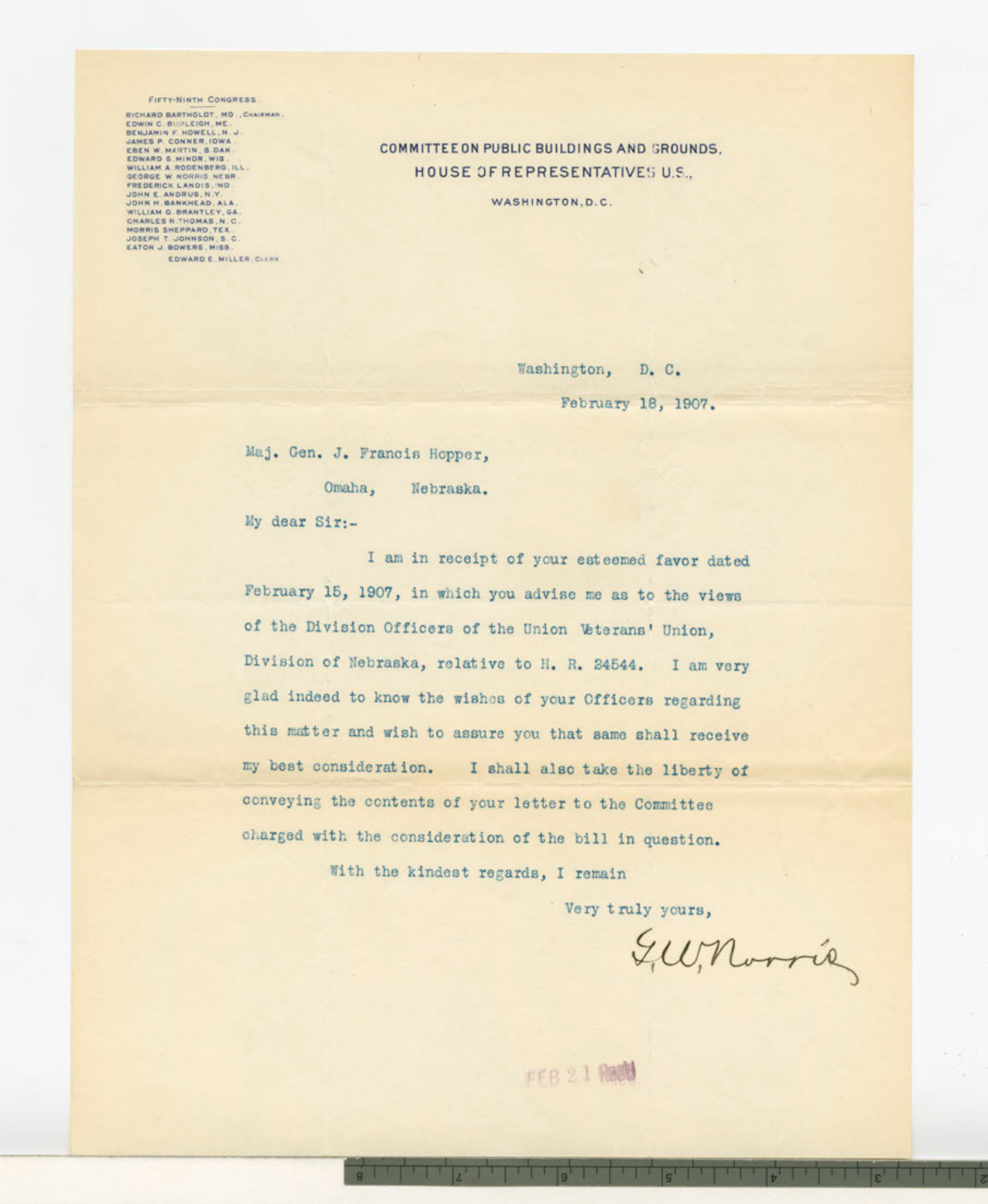in a profession

**WH. PUACHYMER** .... of whatim is unawher

 $\lambda$ 

 $\mathcal{P}$ ä,

request alument of most lime . Ananydell . . . adamy

 $|e|$ 

Brinings of Remarks, relative to B. R. R. L. Meleti, I am very week! within ooks finds I wanternateso feed or .goffasyo at this and to notionablence off dide beginde

Gummin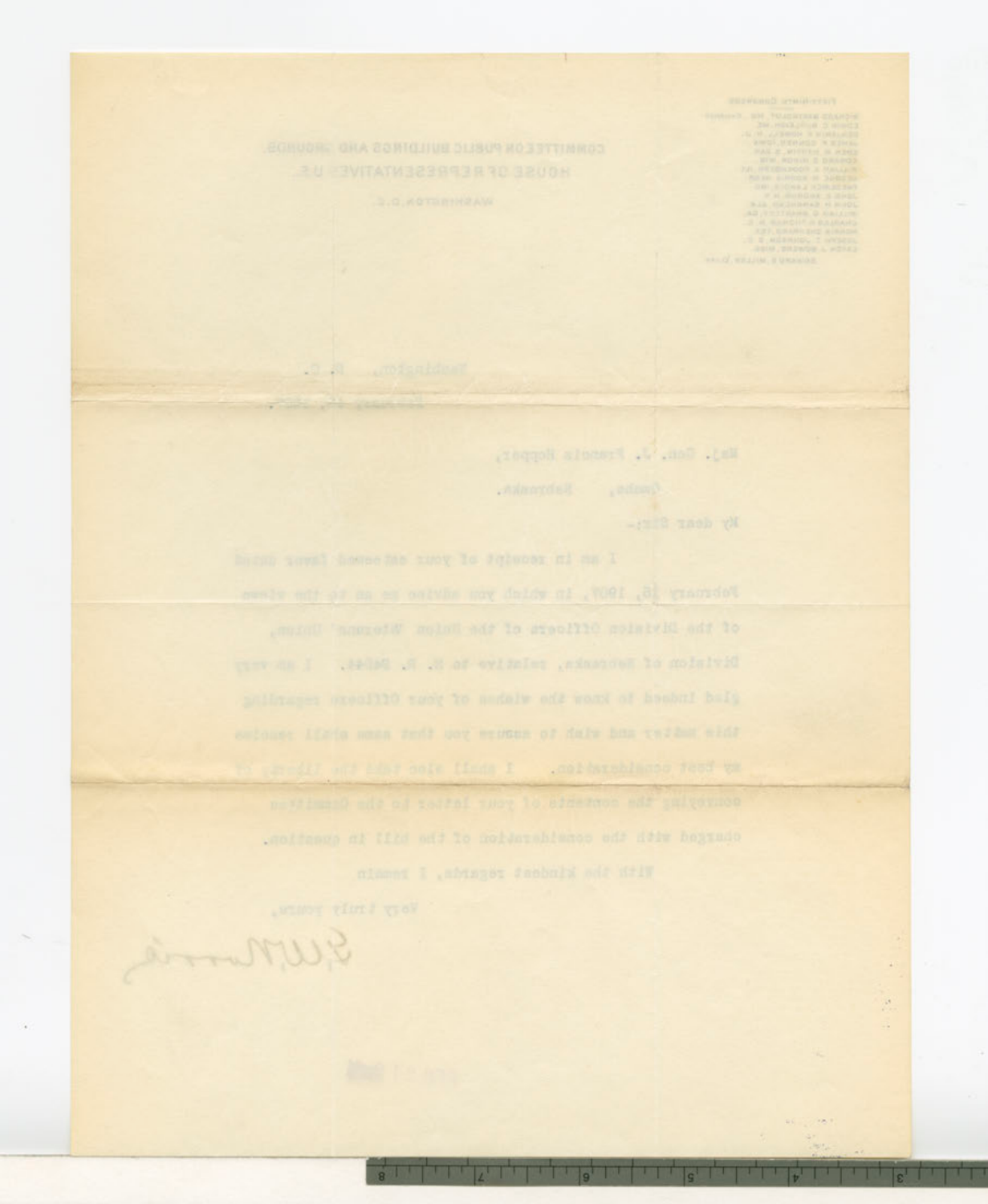| 2/18/1907      | <i>From:</i> Rep. George W.<br><b>Norris</b>                                                             | To: Maj. Gen. J. Francis<br>Hopper |
|----------------|----------------------------------------------------------------------------------------------------------|------------------------------------|
| <b>CHH-281</b> | House of<br>Representatives,<br><b>Committee on Public</b><br>Buildings and Grounds,<br>Washington, D.C. | Omaha, Nebr.                       |

[Letterhead]

Committee on Public Buildings and Grounds House of Representatives U.S. Washington, D.C. Fifty-Ninth Congress Richard Bartholdt, Mo., Chairman Edwin C. Burleigh, Me. Benjamin F. Howell, N.J. James P. Conner, Iowa. Eben W. Martin, S. Dak. Edwards S. Minor, Wis. William A. Rodenberg, Ill. George W. Norris, Nebr. Frederick Landis, Ind. John E. Andrus, N.Y. John H. Bankhead, Ala. William G. Brantley, Ga. Charles R. Thomas, N.C. Morris Sheppard, Tex. Joseph T. Johnson, S.C. Eaton J. Bowers, Miss. Edward E. Miller, Clerk

[Typed] Washington, D.C. February 18, 1907.

Maj. Gen. J. Francis Hopper, Omaha, Nebraska

My dear Sir:-

I am in receipt of your esteemed favor dated February 15, 1907, in which you advise me as to the views of the Division Officers of the Union Veteran's Union, Division of Nebraska, relative to H. R. 24544. I am very glad indeed to know the wishes of your Officers regarding this matter and wish to assure you that same shall receive my best consideration. I shall also take the liberty of conveying the contents of your letter to the Committee charged with the consideration of the bill in question.

With the kindest regards, I remain,

Very truly yours,

/s/ G. W. Norris

[Note: the letterhead indicates the 59th Congress, whereas from the date it should have been the 60th Congress. Rep. Norris was listed on the letterhead and is just using the old stationery.]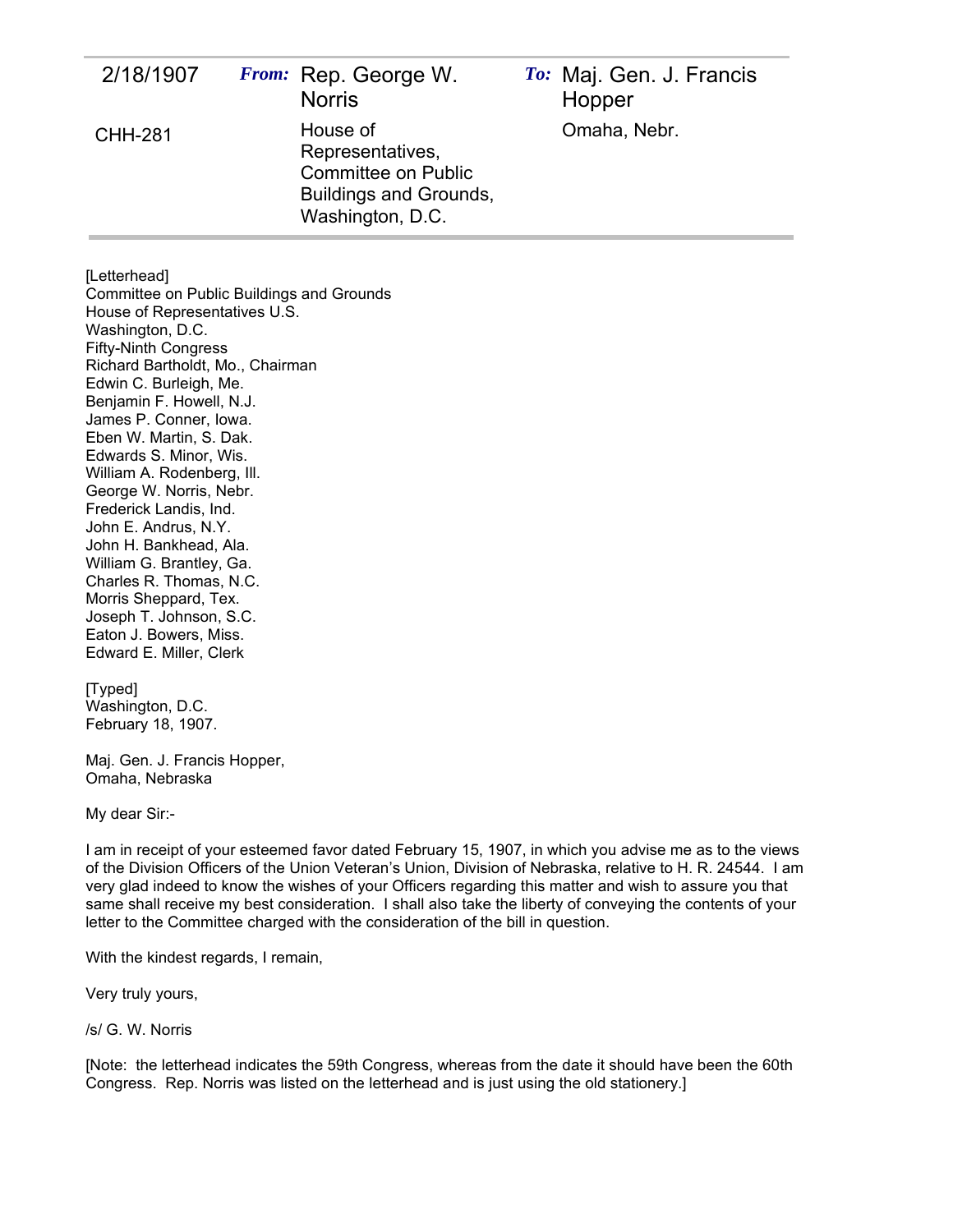M. P. KINKAID, **SIXTH DISTRICT, NEBRASKA.** 

House of Representatives U.S.

Washington, D.C., Feb. 19, 1907.

J. Francis Hopper, Div. Com.,

Omaha.

Nebraska.

Dear Sir:

Your esteemed favor of the 15th instant endorsing H.R. 24544, relative to placing the surviving officers of the U.S. Volunteer Army of the Civil War on the retired list, etc. has been received and its contents noted. I am pleased to inform you that I am in sympathy with the bill, and it shall receive my hearty support.

I remain.

Very respectfully yours,

mplanhaut

FEB 22 HEEB

 $E -$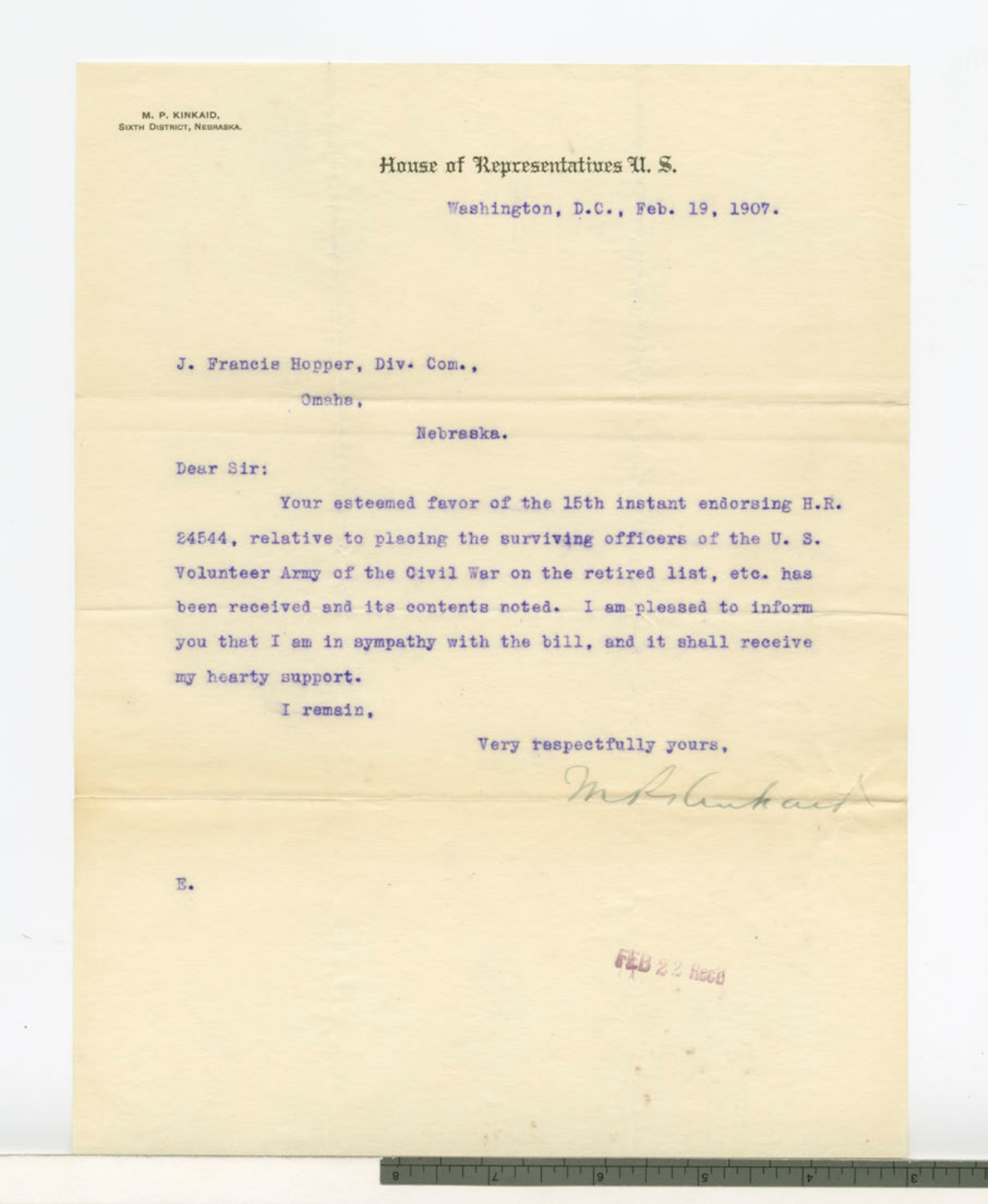$\label{eq:1} \underbrace{M_{\rm{c}}\otimes\mathcal{N}_{\rm{N}}\otimes\mathcal{N}_{\rm{N}}\otimes\mathcal{N}_{\rm{N}}\otimes\mathcal{N}_{\rm{N}}}}_{\text{Higgs and }N}\underbrace{M_{\rm{N}}\otimes\mathcal{N}_{\rm{N}}\otimes\mathcal{N}_{\rm{N}}\otimes\mathcal{N}_{\rm{N}}\otimes\mathcal{N}_{\rm{N}}\otimes\mathcal{N}_{\rm{N}}\otimes\mathcal{N}_{\rm{N}}\otimes\mathcal{N}_{\rm{N}}\otimes\mathcal{N}_{\rm{N}}\otimes\mathcal{N}_{\rm{N$ 

Hause of Representatives W. S. Weshington, D.C., Feb. 19, 1907.

J. Francis Hopper, Div. Com.,

adamo

.solserdal

Dear Sir:

 $\sqrt{21}$ 

Your satewed fand it the 15th instant endorsing H.R. E4544, relative to pleaing the surviving officers of the U. S. work and are of the Civil Wer on the retired list, etc. has been received sta its enntents noted. I am plessed to inform you that I am in aympathy with the bill, and it shall receive my hearty support.

. Misman I .

Very tespectfully yours.

Basil s & Wife

é,

 $\mathbb{R}$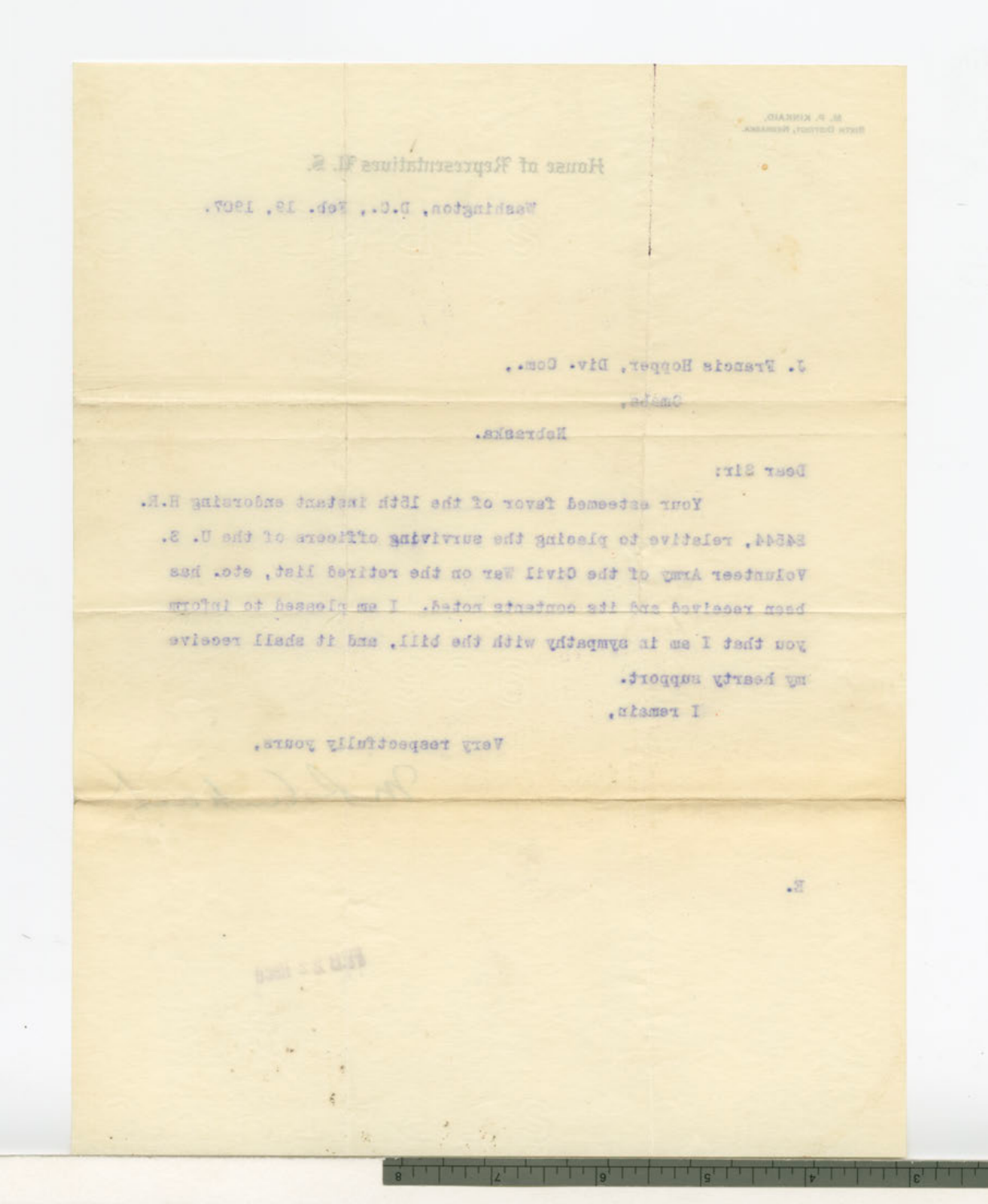| 2/19/1907      | From: Rep. M. P. Kinkaid                         | To: J. Francis Hopper, Div.<br>Com. |
|----------------|--------------------------------------------------|-------------------------------------|
| <b>CHH-282</b> | House of<br>Representatives,<br>Washington, D.C. | Omaha, Nebr.                        |
|                |                                                  |                                     |

[Letterhead] House of Representatives U.S. M. P. Kinkaid, Sixth District, Nebraska.

[Typed] Washington, D.C., Feb. 19, 1907.

J. Francis Hopper, Div. Com., Omaha, Nebraska

Dear Sir:

Your esteemed favor of the 15th instant, endorsing H. R. 24544, relative to placing the surviving officers of the U. S. Volunteer Army of the Civil War on the retired list, etc. has been received and is contents noted. I am pleased to inform you that I am in sympathy with the bill, and it shall receive my hearty support.

I remain,

Very respectfully yours,

/s/ M. P. Kinkaid [Moses Pierce Kinkaid]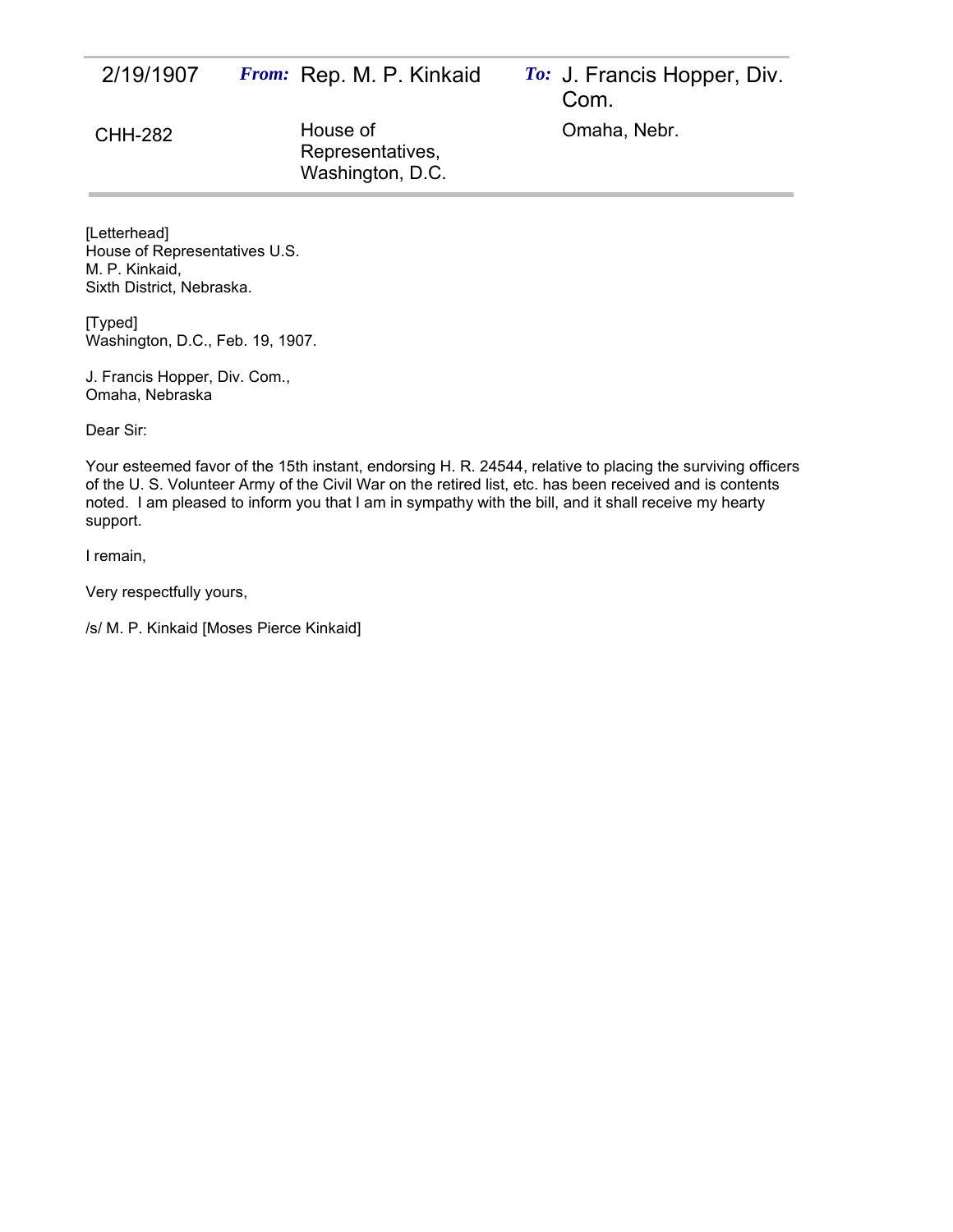einsis